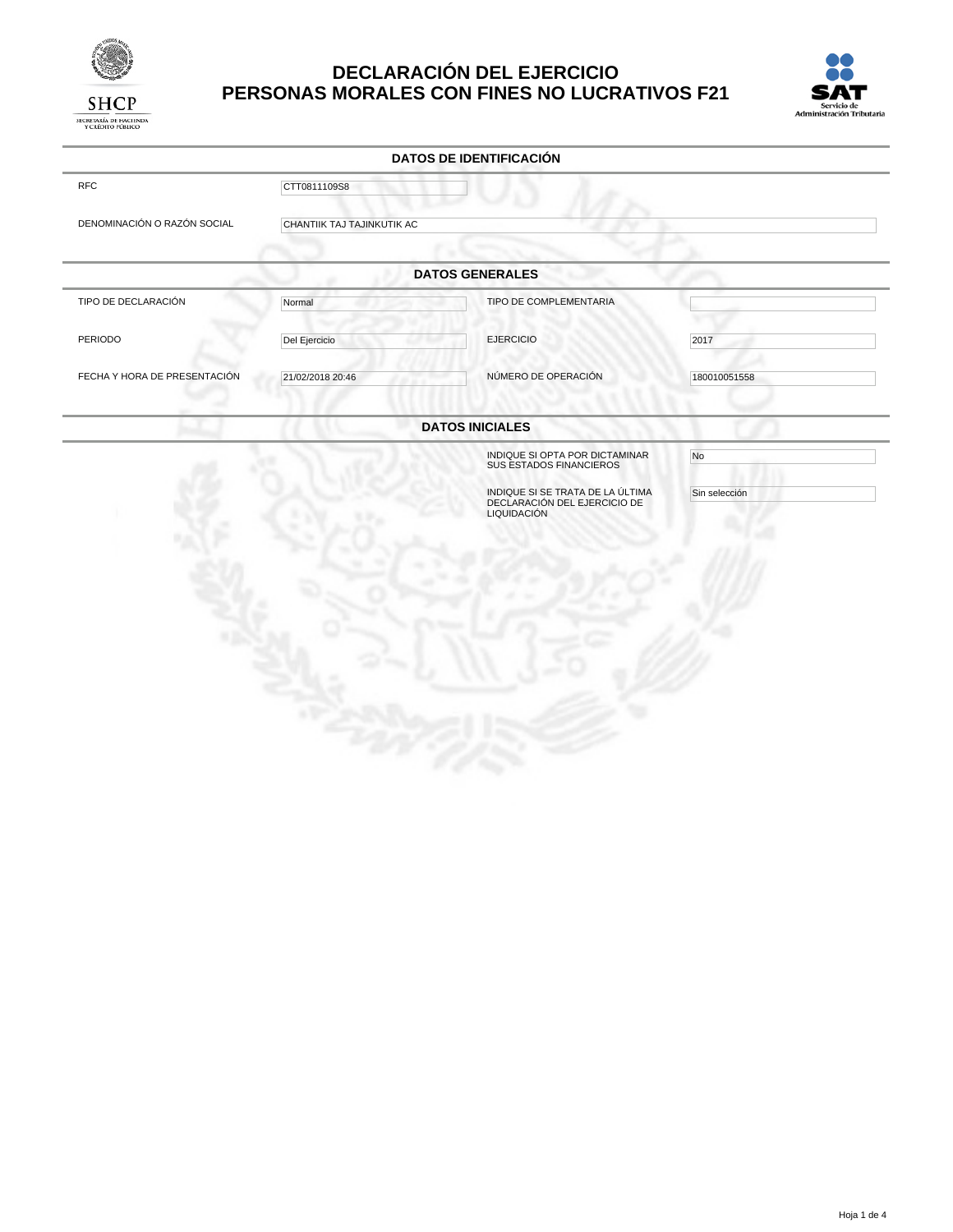

# **DECLARACIÓN DEL EJERCICIO PERSONAS MORALES CON FINES NO LUCRATIVOS F21**



| <b>INGRESOS OBTENIDOS</b>                                                                   |                                              |                                                                                                                                                             |                |
|---------------------------------------------------------------------------------------------|----------------------------------------------|-------------------------------------------------------------------------------------------------------------------------------------------------------------|----------------|
| DONATIVOS RECIBIDOS EN EFECTIVO.<br><b>NACIONALES</b>                                       | 1,683,127                                    | <b>DIVIDENDOS</b>                                                                                                                                           | $\overline{0}$ |
| DONATIVOS RECIBIDOS EN EFECTIVO,<br><b>EXTRANJEROS</b>                                      | 506,675                                      | <b>REGALÍAS</b>                                                                                                                                             | $\overline{0}$ |
| DONATIVOS RECIBIDOS EN ESPECIE,<br><b>NACIONALES</b>                                        | 52,749                                       | <b>INTERESES DEVENGADOS A FAVOR Y</b><br><b>GANANCIA CAMBIARIA</b>                                                                                          | $\overline{0}$ |
| DONATIVOS RECIBIDOS EN ESPECIE,<br><b>EXTRANJEROS</b>                                       | $\overline{0}$                               | OTROS INGRESOS                                                                                                                                              | $\overline{0}$ |
| ARRENDAMIENTO DE BIENES                                                                     | $\overline{0}$                               | <b>INGRESOS OBTENIDOS</b>                                                                                                                                   | 2,242,551      |
|                                                                                             |                                              | <b>EROGACIONES EFECTUADAS</b>                                                                                                                               |                |
| SUELDOS, SALARIOS Y GASTOS<br><b>RELACIONADOS</b>                                           | 371,964                                      | VIÁTICOS Y GASTOS DE VIAJE                                                                                                                                  | 9,200          |
| HONORARIOS PAGADOS A PERSONAS<br><b>FISICAS</b>                                             | $\overline{0}$                               | COMBUSTIBLE Y LUBRICANTES                                                                                                                                   | $\overline{0}$ |
| INTERESES EFECTIVAMENTE PAGADOS<br>Y PÉRDIDA CAMBIARIA                                      | $\overline{0}$                               | <b>CUOTAS DE PEAJE</b>                                                                                                                                      | $\overline{0}$ |
| REGALÍAS Y ASISTENCIA TÉCNICA                                                               | $\overline{0}$<br>$\mathcal{L}^{\text{max}}$ | CRÉDITO AL SALARIO NO DISMINUIDO<br>DE CONTRIBUCIONES                                                                                                       | $\overline{0}$ |
| DONATIVOS OTORGADOS                                                                         | $\overline{0}$<br>٠                          | DEDUCCIÓN POR CONCEPTO DE<br>AYUDA ALIMENTARIA PARA LOS<br><b>TRABAJADORES</b>                                                                              | $\overline{0}$ |
| APORTACIONES AL SAR, INFONAVIT Y<br>JUBILACIONES POR VEJEZ                                  | $\overline{0}$                               | MONTO TOTAL DE LOS PAGOS QUE<br>SEAN INGRESOS EXENTOS PARA EL<br><b>TRABAJADOR</b>                                                                          |                |
| APORTACIONES PARA FONDOS DE<br>PENSIONES Y JUBILACIONES                                     | $\overline{0}$                               | MONTO DEDUCIBLE AL 47% (PAGOS<br>QUE SON INGRESOS EXENTOS PARA<br>EL TRABAJADOR)                                                                            |                |
| <b>CUOTAS AL IMSS</b>                                                                       | $\overline{0}$<br>٠                          | MONTO DEDUCIBLE AL 53% (PAGOS<br>QUE SON INGRESOS EXENTOS PARA<br>EL TRABAJADOR)                                                                            |                |
| USO O GOCE TEMPORAL DE BIENES<br>PAGADOS A PERSONAS FÍSICAS                                 | 105,628                                      | CONSUMOS EN RESTAURANTES                                                                                                                                    | $\pmb{0}$      |
| FLETES Y ACARREOS PAGADOS A<br>PERSONAS FÍSICAS                                             |                                              | <b>OTRAS EROGACIONES</b>                                                                                                                                    | 1,325,300      |
| CONTRIBUCIONES PAGADAS, EXCEPTO<br>ISR, IETU, IMPAC, IVA Y IEPS<br><b>SEGUROS Y FIANZAS</b> |                                              | USO O GOCE TEMPORAL DE<br>AUTOMÓVILES CON PROPULSIÓN DE<br>BATERÍAS ELÉCTRICAS RECARGABLES<br>Y AUTOMÓVILES ELÉCTRICOS CON<br>MOTOR DE COMBUSTIÓN INTERNA O | $\overline{0}$ |
|                                                                                             |                                              | ACCIONADO POR HIDRÓGENO<br>MONTO DEDUCIBLE DE LOS PAGOS<br>EFECTUADOS POR EL USO O GOCE<br>TEMPORAL DE AUTOMÓVILES                                          | $\overline{0}$ |
|                                                                                             |                                              | EROGACIONES EFECTUADAS                                                                                                                                      | 1,812,092      |
|                                                                                             |                                              | PARTICIPACIÓN DE LOS TRABAJADORES EN LAS UTILIDADES                                                                                                         |                |
| PTU GENERADA DURANTE EL<br>EJERCICIO AL QUE CORRESPONDE<br>ESTA DECLARACIÓN                 | $\overline{0}$                               | PTU NO COBRADA EN EL EJERCICIO<br><b>ANTERIOR</b>                                                                                                           | 0              |

#### **DETERMINACIÓN DEL REMANENTE DISTRIBUIBLE**

| TOTAL DE INGRESOS OBTENIDOS         | 2,242,551 | PRÉSTAMOS A SOCIOS O<br>INTEGRANTES O SUS FAMILIARES |         |
|-------------------------------------|-----------|------------------------------------------------------|---------|
| TOTAL DE DEDUCCIONES<br>AUTORIZADAS | 1,812,092 | REMANENTE A DISTRIBUIR                               | 430,459 |
| REMANENTE                           | 430,459   | CONCEPTOS ASIMILADOS A<br>REMANENTE DISTRIBUIBLE     |         |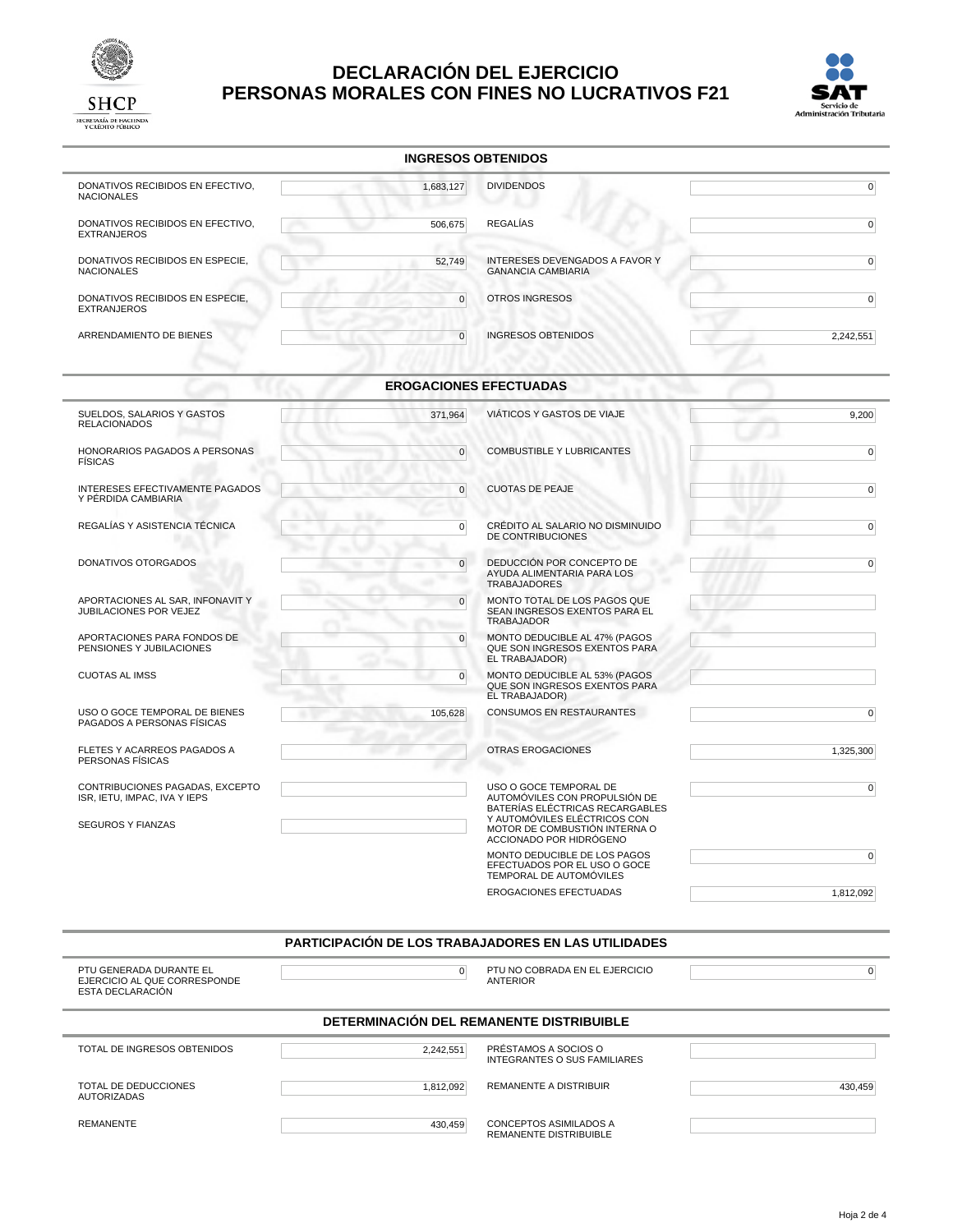

## **DECLARACIÓN DEL EJERCICIO PERSONAS MORALES CON FINES NO LUCRATIVOS F21**



#### **DETERMINACIÓN DEL IMPUESTO SOBRE LA RENTA CAUSADO POR LA OBTENCIÓN DE INGRESOS NO PROPIOS DE SU ACTIVIDAD Y CONCEPTOS ASIMILADOS A REMANENTE DISTRIBUIBLE**

| TOTAL DE INGRESOS ACUMULABLES                                                                                  | $\overline{0}$ | <b>TOTAL DE ESTÍMULOS</b>                                                           |                                                                                   |
|----------------------------------------------------------------------------------------------------------------|----------------|-------------------------------------------------------------------------------------|-----------------------------------------------------------------------------------|
| TOTAL DE DEDUCCIONES<br><b>AUTORIZADAS</b>                                                                     | $\overline{0}$ | <b>IMPUESTO RETENIDO AL</b><br><b>CONTRIBUYENTE</b>                                 |                                                                                   |
| DONACIÓN DE BIENES BÁSICOS PARA<br>LA SUBSISTENCIA HUMANA                                                      |                | IMPUESTO ACREDITABLE PAGADO EN<br>EL EXTRANJERO                                     |                                                                                   |
| ESTÍMULO FISCAL POR CONTRATAR<br>PERSONAS CON DISCAPACIDAD Y/O<br><b>ADULTOS MAYORES</b>                       |                | OTRAS CANTIDADES A CARGO                                                            |                                                                                   |
| DEDUCCIÓN DEL IMPUESTO SOBRE LA<br>RENTA RETENIDO A PERSONAS CON<br>DISCAPACIDAD Y/O ADULTOS<br><b>MAYORES</b> |                | OTRAS CANTIDADES A FAVOR                                                            |                                                                                   |
| UTILIDAD O PÉRDIDA FISCAL ANTES DE<br>PTU                                                                      | $\overline{0}$ | DIFERENCIA A CARGO                                                                  | $\overline{0}$                                                                    |
| PTU PAGADA EN EL EJERCICIO                                                                                     |                | DIFERENCIA A FAVOR                                                                  | $\overline{0}$                                                                    |
| UTILIDAD FISCAL DEL EJERCICIO                                                                                  | $\overline{0}$ | ISR CAUSADO SOBRE CONCEPTOS<br><b>ASIMILADOS A REMANENTE</b><br><b>DISTRIBUIBLE</b> | $\overline{0}$                                                                    |
| PÉRDIDA FISCAL DEL EJERCICIO                                                                                   |                | <b>ISR A CARGO DEL EJERCICIO</b>                                                    | $\overline{0}$                                                                    |
| PÉRDIDAS FISCALES DE EJERCICIOS<br>ANTERIORES QUE SE APLICAN EN EL<br><b>EJERCICIO</b>                         | ۰              | ISR A FAVOR DEL EJERCICIO                                                           |                                                                                   |
| RESULTADO FISCAL                                                                                               | $\overline{0}$ |                                                                                     | <b>IMPUESTO SOBRE INGRESOS SUJETOS A REGÍMENES FISCALES</b><br><b>PREFERENTES</b> |
| IMPUESTO SOBRE LA RENTA DEL                                                                                    | $\overline{0}$ |                                                                                     |                                                                                   |
| <b>EJERCICIO</b>                                                                                               |                | <b>IMPUESTO SOBRE INGRESOS SUJETOS</b><br>A REGÍMENES FISCALES                      |                                                                                   |
| IMPUESTO CAUSADO EN EL EJERCICIO                                                                               | $\Omega$<br>٠  | <b>PREFERENTES</b>                                                                  |                                                                                   |
| ¿TIENES ESTÍMULOS FISCALES QUE<br>QUIERAS ACREDITAR?                                                           | Sin selección  |                                                                                     |                                                                                   |
| POR LA INVERSIÓN EN PROYECTOS Y<br>PROGRAMAS PARA EL DEPORTE DE<br><b>ALTO RENDIMIENTO</b>                     |                |                                                                                     |                                                                                   |
| POR PROYECTOS DE INVESTIGACIÓN Y<br>DESARROLLO TECNOLÓGICO                                                     |                |                                                                                     |                                                                                   |
| PROYECTOS DE INVERSIÓN EN LAS<br><b>ARTES</b>                                                                  |                |                                                                                     |                                                                                   |
| OTROS ESTÍMULOS                                                                                                |                |                                                                                     |                                                                                   |

#### **DATOS INFORMATIVOS DEL IMPUESTO SOBRE LA RENTA**

| DATOS INFORMATIVOS DEL EJERCICIO                                                                                                                                                                                                                                                                                                                                                                                                                                                                                                        | DATOS INFORMATIVOS DE EJERCICIOS ANTERIORES APLICADOS EN EL EJERCICIO               |  |
|-----------------------------------------------------------------------------------------------------------------------------------------------------------------------------------------------------------------------------------------------------------------------------------------------------------------------------------------------------------------------------------------------------------------------------------------------------------------------------------------------------------------------------------------|-------------------------------------------------------------------------------------|--|
| INGRESOS OBTENIDOS POR APOYOS<br><b>GUBERNAMENTALES</b>                                                                                                                                                                                                                                                                                                                                                                                                                                                                                 | TOTAL DEL ESTÍMULO POR<br>PROYECTOS EN INVESTIGACIÓN Y<br>DESARROLLO TECNOLÓGICO DE |  |
| EJERCICIOS ANTERIORES APLICADO<br>SALDO PENDIENTE DE APLICAR POR LA<br>EN EL EJERCICIO<br>INVERSIÓN EN EQUIPOS DE<br>TOTAL DEL ESTÍMULO A LA<br>ALIMENTACIÓN DE VEHÍCULOS<br>PRODUCCIÓN Y DISTRIBUCIÓN<br><b>ELÉCTRICOS</b><br>CINEMATOGRÁFICA NACIONAL DE<br>SUELDOS, SALARIOS Y PRESTACIONES<br>EJERCICIOS ANTERIORES APLICADO<br>A TRABAJADORES CON DISCAPACIDAD<br>EN EL EJERCICIO.<br>Y/O ADULTOS MAYORES<br>TOTAL DEL ESTÍMULO POR<br>PROYECTOS DE INVERSIÓN EN LAS<br>ARTES DE EJERCICIOS ANTERIORES<br>APLICADO EN EL EJERCICIO |                                                                                     |  |
|                                                                                                                                                                                                                                                                                                                                                                                                                                                                                                                                         |                                                                                     |  |